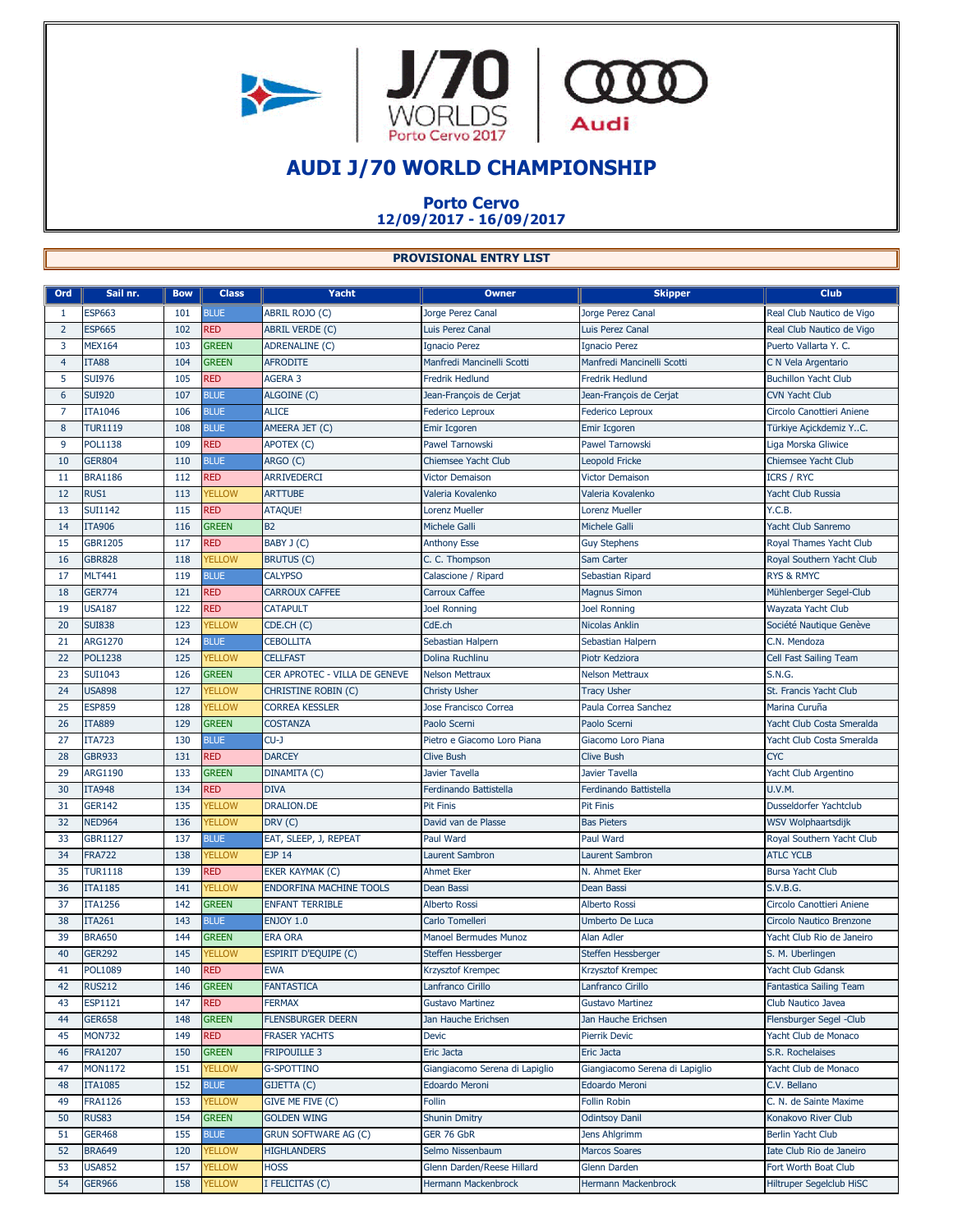| 55  | <b>ITA475</b>  | 159 | <b>RED</b>    | <b>INTOXICA</b>            | Piergiorgio Oss                | Piergiorgio Oss                      | S.V. Caorle                      |
|-----|----------------|-----|---------------|----------------------------|--------------------------------|--------------------------------------|----------------------------------|
| 56  | <b>ITA474</b>  | 160 | <b>YELLOW</b> | <b>IRRUENZA</b>            | Matteo Scandolera              | Matteo Scandolera                    | Yacht Club Sanremo               |
| 57  | <b>GER270</b>  | 161 | <b>GREEN</b>  | JAI (C)                    | <b>Dennis Mehlig</b>           | <b>Dennis Mehlig</b>                 | Württembergischer Y. C.          |
|     |                |     |               |                            |                                |                                      |                                  |
| 58  | <b>GBR1210</b> | 162 | <b>BLUE</b>   | <b>JALAPENO (C)</b>        | <b>Brian Denney</b>            | <b>Brian Denney</b>                  | Royal Southern Yacht Club        |
| 59  | <b>ITA890</b>  | 163 | <b>GREEN</b>  | <b>JAMMING</b>             | Gian Marco Mariotti            | Gian Marco Mariotti                  | Club Vela Marano                 |
| 60  | <b>RUS1084</b> | 164 | <b>BLUE</b>   | <b>JANE</b>                | <b>Aleksandr Generalow</b>     | <b>Aleksandr Generalow</b>           | <b>Yachting Rus</b>              |
| 61  | <b>SUI434</b>  | 165 | <b>BLUE</b>   | JAWS (C)                   | <b>Werner Neuer</b>            | Werner Neuer/Sury Juerg              | JV Bottighofen                   |
| 62  | <b>FRA122</b>  | 166 | <b>BLUE</b>   | <b>JBECRE</b>              | <b>Cyrille Teston</b>          | Cyrille Teston/Quentin Ponrory       | <b>CN Flotte Enre</b>            |
|     | <b>ITA1090</b> | 167 | <b>BLUE</b>   | <b>JCURVE</b>              |                                |                                      |                                  |
| 63  |                |     |               |                            | Mauro Roversi                  | Mauro Roversi                        | Yacht Club Costa Smeralda        |
| 64  | <b>SUI1140</b> | 168 | <b>RED</b>    | JEAN (C)                   | Pascal Abegg                   | <b>Studer Thomas</b>                 | <b>SC Enge</b>                   |
| 65  | <b>ITA106</b>  | 169 | <b>RED</b>    | JEDI 70 (C)                | Matteo Difino                  | Matteo Difino                        | L.N.I. Milano                    |
| 66  | <b>GBR1247</b> | 170 | <b>YELLOW</b> | <b>JELVIS</b>              | <b>Martin Dent</b>             | <b>Martin Dent</b>                   | <b>Island Sailing Club Cowes</b> |
| 67  | <b>ITA557</b>  | 171 | <b>RED</b>    | <b>JENIALE EURO SYSTEM</b> | Massimo Rama                   | Massimo Rama                         | LNI Sestri L/RCN Barcelon        |
|     |                |     |               |                            |                                |                                      |                                  |
| 68  | <b>USA370</b>  | 172 | <b>GREEN</b>  | JENNIFER (C)               | <b>Chris Kostanecki</b>        | Chris Kostanecki                     | S.F.Y.C.                         |
| 69  | <b>ITA1058</b> | 173 | <b>YELLOW</b> | <b>JESSIE TANTA</b>        | Petr Nosov                     | Petr Nosov                           | <b>Yachting RUS</b>              |
| 70  | <b>GER254</b>  | 174 | <b>RED</b>    | <b>JETPACK (C)</b>         | Swade                          | Maier Johanna                        | SKBUe S. B. U.                   |
| 71  | <b>SUI287</b>  | 176 | <b>YELLOW</b> | JILL(C)                    | Regatta Club Bodensee          | Julian Flessati                      | Regatta Club Bodensee            |
| 72  | <b>SUI1060</b> | 177 | <b>GREEN</b>  | JIM(C)                     | Corbelli                       | <b>Ruedi Corbelli</b>                |                                  |
|     |                |     |               |                            |                                |                                      | Segelklub Enge                   |
| 73  | <b>GER1062</b> | 178 | <b>YELLOW</b> | JINTO (C)                  | Segelclub Ekemforde            | <b>Charlottee Braun Dullaeus</b>     | Segelclub Ekemforde              |
| 74  | <b>ITA1091</b> | 179 | <b>YELLOW</b> | JO(C)                      | Gianfranco Fino                | Gianfranco Fino                      | Circolo Velico Ondabuona         |
| 75  | <b>GER772</b>  | 180 | <b>GREEN</b>  | JOEY (C)                   | <b>Bernd Buck</b>              | <b>Bernd Buck</b>                    | Yacht Club Langenargen           |
| 76  | <b>GER439</b>  | 182 | <b>BLUE</b>   | JOOJANTA (C)               | <b>Neuhaus Holger</b>          | <b>Neuhaus Holger</b>                | WYD / Schatt                     |
|     |                |     |               |                            |                                |                                      |                                  |
| 77  | <b>RUS1217</b> | 183 | <b>YELLOW</b> | JOYFULL (C)                | Denis Cherevatenko             | Denis Cherevatenko                   | DC Team                          |
| 78  | <b>GBR747</b>  | 181 | <b>RED</b>    | JUMBO (C)                  | Jon Redding                    | Jon Redding                          | Royal Thames Yacht Club          |
| 79  | <b>MON674</b>  | 184 | <b>GREEN</b>  | JUNDA-BANCA DEL SEMPIONE   | Ludovico Fassitelli            | Ludovico Fassitelli                  | Yacht Club de Monaco             |
| 80  | AUS7071        | 185 | <b>BLUE</b>   | <b>JUNO</b>                | <b>Reg Lord</b>                | <b>Reg Lord</b>                      | Cruising Y. C. Australia         |
| 81  | <b>SUI938</b>  | 186 | <b>BLUE</b>   | JURMO (C)                  |                                | <b>Stefan Seger</b>                  | Regattaclub Oberhofen            |
|     |                |     |               |                            | <b>Stefan Seger</b>            |                                      |                                  |
| 82  | <b>GER797</b>  | 187 | <b>RED</b>    | <b>JUST IN TIME (C)</b>    | <b>Gordon Nickel</b>           | <b>Gordon Nickel</b>                 | S.V.W. Yacht Club                |
| 83  | <b>NED927</b>  | 188 | <b>GREEN</b>  | KIM FROM HOLLAND (C)       | Alwin van Daelen               | Alwin van Daelen                     | KWV de Kaag                      |
| 84  | <b>ITA692</b>  | 189 | <b>GREEN</b>  | L'ELAGAIN                  | Franco Solerio                 | <b>Franco Solerio</b>                | Yacht Club Sanremo               |
| 85  | <b>GER296</b>  | 190 | <b>GREEN</b>  | <b>LADY LIKE</b>           | Yacht Club Langenargen         | Rimmele Anica                        | Yacht Club Langenargen           |
|     |                |     |               |                            |                                |                                      |                                  |
| 86  | <b>GER453</b>  | 193 | <b>YELLOW</b> | LED ZEPPELIN (C)           | Württembergischer Yacht Club   | <b>Klaus Diesch</b>                  | Württembergischer Y.C.           |
| 87  | <b>ESP1122</b> | 191 | <b>GREEN</b>  | LET IT BE (C)              | Marcelo Baltzer                | Juan Calvo Boronat                   | Club Nautico de Javea            |
| 88  | <b>CHI679</b>  | 192 | <b>GREEN</b>  | <b>LEXUS</b>               | <b>Felipe Robles</b>           | <b>Felipe Robles</b>                 | C.N.P.                           |
| 89  | <b>RUS916</b>  | 194 | <b>GREEN</b>  | MAJIC (C)                  | Alexander Markarov             | <b>Alexander Markarov</b>            | Aurora Yachtt Club Moscow        |
|     |                |     |               |                            |                                |                                      |                                  |
| 90  | <b>BRA642</b>  | 195 | <b>YELLOW</b> | <b>MANDACHUVA</b>          | Mario Soerensen Garcia         | Mario Soerensen Garcia               | Iate Club Rio de Janeiro         |
|     |                |     |               |                            |                                |                                      |                                  |
| 91  | <b>MON720</b>  | 196 | <b>BLUE</b>   | <b>MANUREVA CALVI</b>      | <b>Emmanuel Santelli</b>       | <b>Emmanuel Santelli</b>             | Yacht Club de Monaco             |
| 92  | <b>GER979</b>  | 197 | <b>GREEN</b>  | MARE-Z                     | Martin Christiansen            | Martin Christiansen                  | Kieler Yacht Club                |
| 93  | <b>ARG1276</b> | 198 | <b>BLUE</b>   | <b>MARILYN</b>             |                                |                                      | Club Nautico San Isidro          |
|     |                |     |               |                            | Santiago Nottebohm             | Santiago Nottebohm                   |                                  |
| 94  | <b>ESP669</b>  | 199 | <b>BLUE</b>   | MARNATURA (C)              | Jose Luis Freire               | Luis Bugallo                         | R.C.N. Vigo                      |
| 95  | <b>ESP668</b>  | 200 | <b>GREEN</b>  | <b>MARNATURA 2</b>         | <b>Jose Luis Freire</b>        | Nicolas Rodriguez Garcia Paz         | R.C.N. Vigo                      |
| 96  | <b>MON1073</b> | 201 | <b>BLUE</b>   | <b>MASCALZONE LATINO</b>   | Vincenzo Onorato               | <b>Vincenzo Onorato</b>              | Yacht Club de Monaco             |
| 97  | <b>CRO986</b>  | 203 | <b>BLUE</b>   | <b>MINI NAHITA</b>         | D-Marin                        | Pavle Kostov                         | Yacht Club D-Marin               |
|     |                |     |               |                            |                                |                                      | <b>BYC/ NRV</b>                  |
| 98  | <b>GER1135</b> | 204 | <b>BLUE</b>   | <b>MISSION POSSIBLE</b>    | Marcus Brennecke               | <b>Marcus Brennecke</b>              |                                  |
| 99  | <b>GER715</b>  | 205 | <b>BLUE</b>   | Mothership (C)             | Diesch/Rieger                  | <b>Max Rieger</b>                    | WYC- Württembergischer YC        |
| 100 | <b>GER1133</b> | 206 | <b>RED</b>    | MUNCHNER YACHT CLUB (C)    | MYC / Steffen Hamann           | Steffen Hamann                       | Münchner Yacht Club              |
| 101 | <b>GER826</b>  | 207 | <b>YELLOW</b> | MURTFELDT S SCHWARZ (C)    | <b>YCWM</b>                    | Michael Kreutzmann                   | Yachtclub Wamel-Möhnesse         |
| 102 | <b>GER1113</b> | 208 | <b>RED</b>    | MURTFELDT SGRUN            | Andrè Teutenberg               | Andrè Teutenberg                     | Yachtclub Wamel-Möhnesse         |
|     |                |     |               |                            |                                |                                      |                                  |
| 103 | <b>ITA893</b>  | 209 | <b>YELLOW</b> | <b>MY SONG</b>             | Pier Luigi Loro Piana          | Pier Luigi Loro Piana                | Yacht Club Costa Smeralda        |
| 104 | GER1092        | 156 | <b>RED</b>    | MYLO (C)                   | <b>Philip Mecklenburg</b>      | Philip Mecklenburg/Tobias Feuerherdt | <b>NRV Yacht Club</b>            |
| 105 | <b>ARG1191</b> | 210 | <b>BLUE</b>   | NEGRONI(C)                 | Paulo Cosentino                | Paulo Cosentino                      | Yacht Club Argentino             |
| 106 | <b>USA819</b>  | 212 | <b>GREEN</b>  | <b>NINE</b>                | Oivind Lorentzen III           | Oivind Lorentzen III                 | <b>IHYC/NYYC</b>                 |
| 107 | <b>ITA455</b>  | 132 | <b>GREEN</b>  | NOBERASCO DAS (C)          | Alessandro Zampori             | Alessandro Zampori                   | <b>CNAM Alassio</b>              |
|     |                |     |               |                            |                                |                                      |                                  |
| 108 | <b>NOR645</b>  | 214 | <b>BLUE</b>   | <b>NORWEGIAN STEAM</b>     | <b>Eivind Astrup</b>           | <b>Eivind Astrup</b>                 | Royal Norwegian Y. C.            |
| 109 | <b>ITA725</b>  | 215 | <b>GREEN</b>  | <b>NOTARO TEAM</b>         | Luca Domenici                  | Luca Domenici                        | L.N.I Anzio                      |
| 110 | <b>ESP961</b>  | 216 | <b>YELLOW</b> | <b>NOTICIA</b>             | Josè M.Seghers/Luis M.Cabiedes | Josè Maria Torcida Seghers           | <b>RCM Santander</b>             |
| 111 | <b>ITA105</b>  | 253 | <b>RED</b>    | <b>NZINGA</b>              | <b>Hannah Mills</b>            | <b>Hannah Mills</b>                  |                                  |
|     |                |     |               |                            |                                |                                      |                                  |
| 112 | <b>GER734</b>  | 217 | <b>GREEN</b>  | <b>ONKEL HANNE (C)</b>     | <b>Bsc</b>                     | <b>Max Agustin</b>                   | <b>BSC Yacht Club</b>            |
| 113 | <b>GER1250</b> | 218 | <b>YELLOW</b> | PAINT IT BLACK             | Michael Grau                   | Michael Grau                         | N.R.V.                           |
| 114 | <b>ESP670</b>  | 219 | <b>RED</b>    | PAZO DE CEA (C)            | Andres Conzalez de Cominges    | Ramón Ojea                           | Club Maritimo Canido             |
| 115 | <b>ITA262</b>  | 220 | <b>GREEN</b>  | PENSAVO PEGGIO (C)         | Giuseppe Zavanone              | Andrea Magni                         | Yacht Club Sanremo               |
| 116 | <b>ESP666</b>  | 221 | <b>GREEN</b>  | PETITE PALACE HOTELES      | Jesus Pintos/Laureano Wizner   | Laureano Wizner                      | Yacht Club Vigo                  |
|     |                |     |               |                            |                                |                                      |                                  |
| 117 | <b>ITA1132</b> | 222 | <b>BLUE</b>   | PETITE TERRIBLE # AUDI     | Claudia Rossi                  | Claudia Rossi                        | Yacht Club Costa Smeralda        |
| 118 | <b>AUT749</b>  | 223 | <b>RED</b>    | PFANDER (C)                | Bregenzer Segel Club           | <b>Diem Klaus</b>                    | <b>Bregenzer Segel Club</b>      |
| 119 | <b>GBR1203</b> | 224 | <b>GREEN</b>  | PHAN                       | Jeremy Thorp                   | Jeremy Thorp                         | Royal Southern Yacht Club        |
| 120 | <b>MON707</b>  | 225 | <b>RED</b>    | <b>PICCININA</b>           | Stefano Roberti                | Stefano Roberti                      | Yacht Club de Monaco             |
| 121 | <b>FRA443</b>  | 226 | <b>GREEN</b>  | PICCOLINA (C)              | Vautier                        | <b>Vautier Vianney</b>               | Club Nautique de Pornic          |
|     |                |     |               |                            |                                |                                      |                                  |
| 122 | <b>NED293</b>  | 227 | <b>YELLOW</b> | <b>PLAJ</b>                | Wouter Köllmann                | Wouter Köllmann                      | <b>WSV Almere Haven</b>          |
| 123 | <b>GBR748</b>  | 228 | <b>GREEN</b>  | POLARIS (C)                | <b>Alexander James</b>         | <b>Alexander James</b>               | Royal Southern Yacht Club        |
| 124 | MON460         | 229 | <b>BLUE</b>   | PONANTE (C)                | Michel Boussard                | Maurice Peregrini                    | Yacht Club de Monaco             |
| 125 | <b>CAY580</b>  | 230 | <b>YELLOW</b> | POWER PLAY                 | Cloud 10 racing                | Peter Cunningham                     | Cayman Island Sailing C.         |
| 126 | <b>GER929</b>  | 231 | <b>BLUE</b>   | PROCEDES DIVA (C)          | <b>SKWB</b>                    | Björn Beilken                        | <b>SKWB</b>                      |